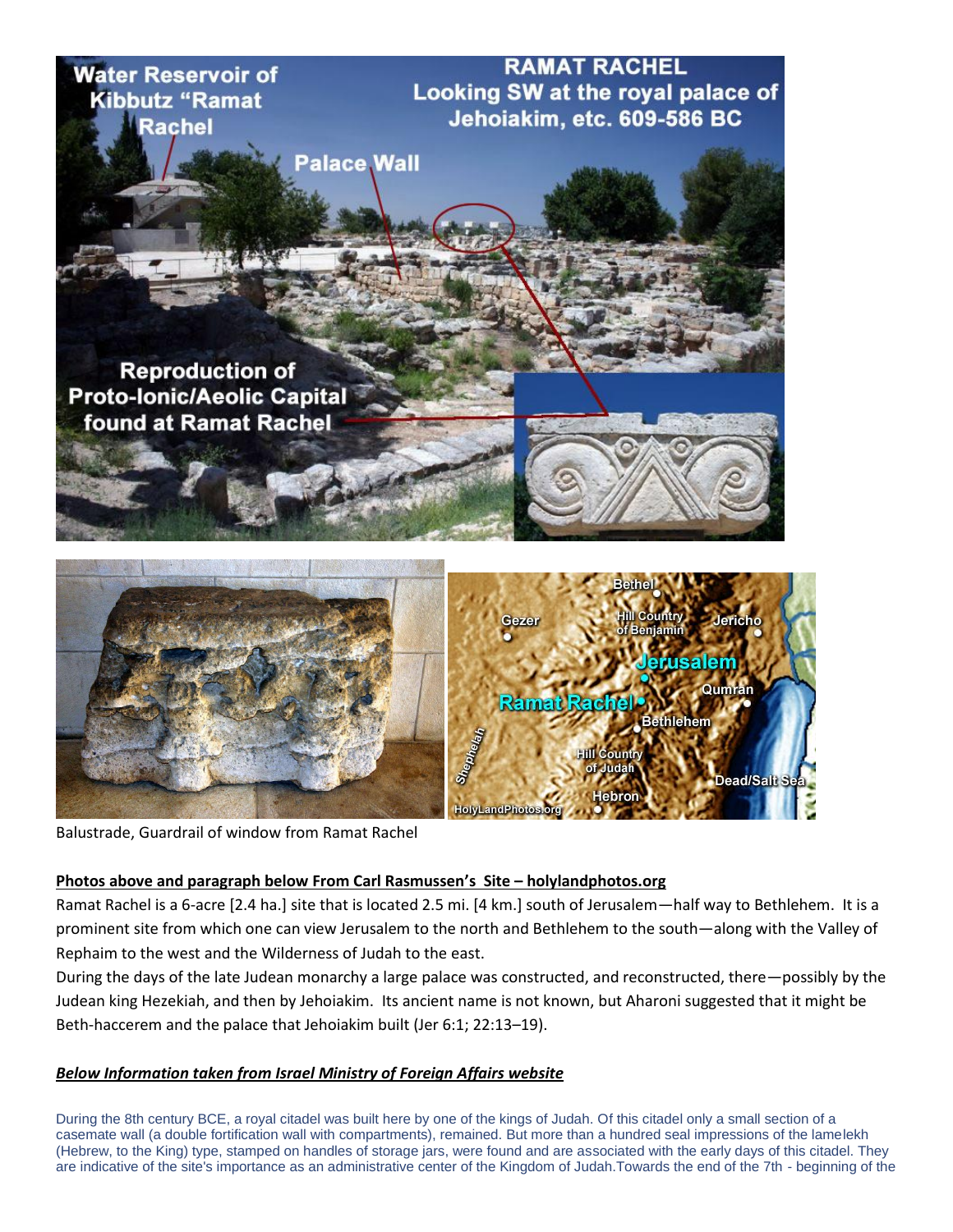6th century BCE, a new royal citadel, much larger than its predecessor, was built on the site; it had an outer fortification system, and an inner citadel with a palace.

The outer fortification system was composed of a massive, 3 - 4 m.-wide wall. Though only small portions of it were exposed, it may be assumed that it encircled an area of some five acres on the top of the hill. Inside this wall, no building remains were found. It is believed that this large courtyard served for mustering troops and chariotry.

The inner citadel, measuring 75 x 50 m., stood at the northeastern corner of the courtyard. It was surrounded by a 5 m.-wide casemate wall. The rooms in the wall had floors covered with a thick, hard plaster, which suggests that they were storerooms.

The gate to the inner citadel was in the center of the eastern wall and was reinforced with buttresses. It had two cells, one on each side of the entrance, with floors of massive stone flags. The gate was closed with inner and outer double doors. A narrower opening into the inner citadel was located in the same wall, several meters to the south.

The area inside the citadel was divided into a stone-paved courtyard with buildings along the northern and western sides. The northern building consisted of an open, inner courtyard surrounded by several rooms, and it probably served as the king's residence. A narrow, hidden postern, built of large stones under the northern wall connected the citadel with the outside, providing an escape passage.

The royal citadel at Ramat Rahel is one of the most instructive examples of Israelite-Phoenician architecture in the biblical period. The construction of the casemate walls and the buildings of the citadel was of excellent quality, with smoothed and squared stones laid in well-fitted courses. The main gate, built of large, dressed stones also shows fine workmanship. Several complete proto-Aeolic capitals were found in the ruins of the citadel; they once decorated the doorposts of the main gate and the entrances to the buildings.

Window balustrades consisting of a row of stone colonnettes, decorated with palmettes and topped with joined capitals in the proto-Aeolic style, were also found. They probably adorned the upper story of the buildings inside the citadel. These decorative architectural elements echo a verse in the book of Jeremiah, which describes the windows in the house of Jehoiakim king of Judah:*and cut out windows for it, paneling it with cedar, and painting it with vermilion...* (Jeremiah 22:14)

In the debris that covered the citadel after its destruction by the Babylonians, many luxury objects, such as imported Assyrian palace ware were found. A unique find is a seal impression with the inscription to Eliaqim, steward of Yochin is ascribed to an official of King Jehoiachin, king of Judah, who was the son of King Jehoiakim